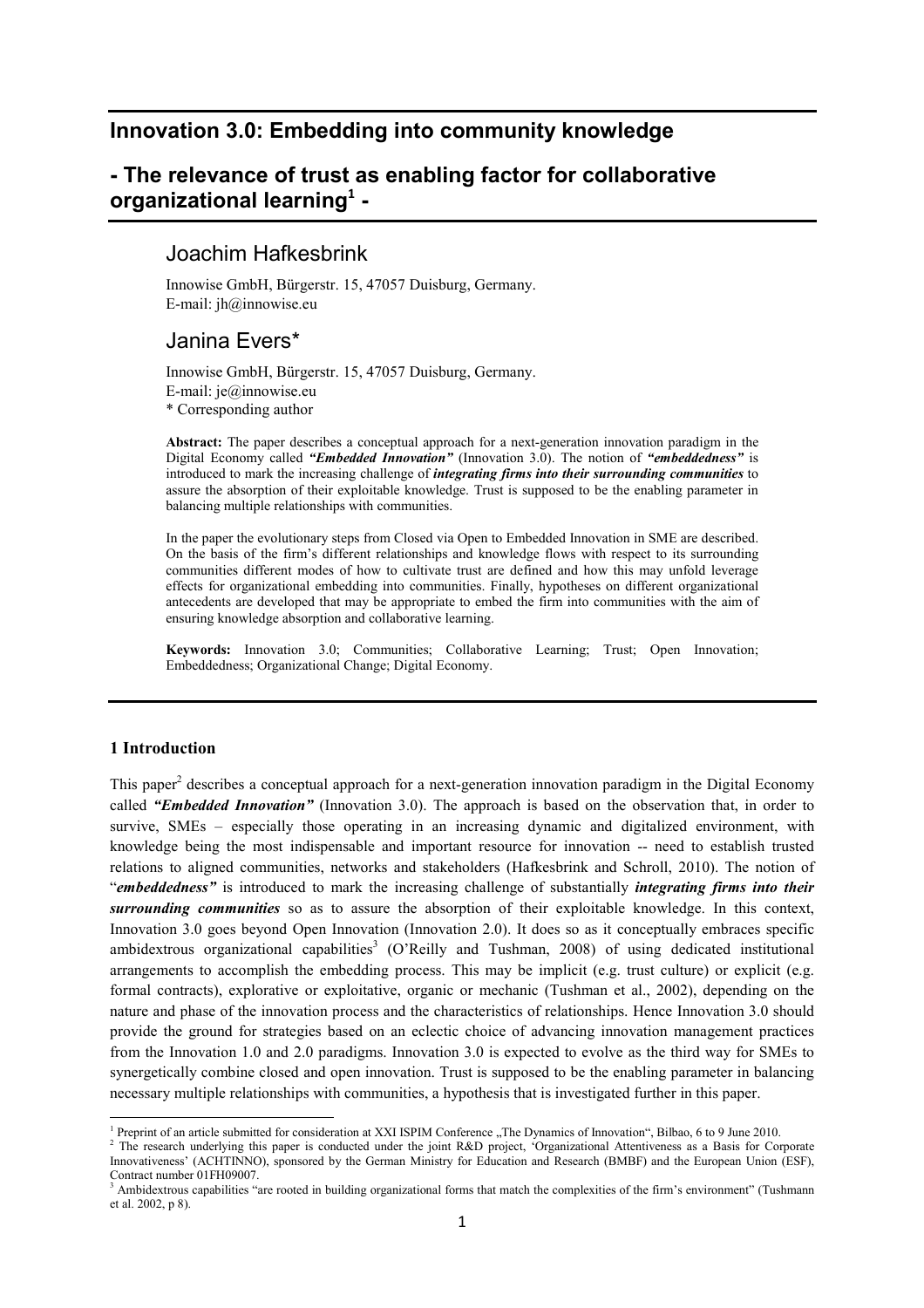Open Innovation to date is mainly discussed in large-scale companies which display numerous examples of successful strategies of knowledge absorption from external sources, as well as inside-out technology transfer and knowledge exploitation (Chesbrough, 2003; Chesbrough, 2004). In contrast, the Innovation 3.0 paradigm relates to experiences from in-depth case studies on Open Innovation in SMEs of the Digital Economy (Hafkesbrink, Stark, and Schmucker, 2010; Hafkesbrink and Scholl, 2010; Hafkesbrink, Krause, and Westermaier, 2010; Hafkesbrink and Schroll, 2010). These SMEs are, by nature, more open to collaborate in innovation processes, because knowledge is widely distributed and knowledge cycles are extremely dynamic. There is no "big player"<sup>4</sup> who is able to sophisticatedly 'manage the open innovation process', by, for example, applying "Lead-user approaches", or by using "Open Innovation toolkits", or by organizing "Innovation contests" (Diener and Piller, 2010) to develop enough gravitational force to attract additional knowledge providers. Instead, the generation of innovation in this sector is based on multiple interactions. However, individual and decentralized SMEs which share (pre-competitive) knowledge have to maintain multiple relationships with communities to create innovation. From a bird's eye perspective, these SMEs act like a swarm, searching for a positive-sum game since they successfully exploit knowledge collectively in networks, communities etc. Thus, in the Digital Economy, "Open Innovation" (aka Innovation 2.0) appears to be a more or less natural procedure, and an evolutionary intermediate step towards the new "Innovation 3.0" paradigm. This establishes collaborative SME clusters/networks with communities which are sufficiently flexible and stable enough to embed knowledge, and to make use of, and exploit, collective learning in multi-agent systems.

In these multi-agent systems, a multitude of principals (trusters) and agents (trustees) exist on both bilateral and multilateral levels. Hence, "Embedded Innovation" is in need of trusted relations within a firm's surrounding communities. Depending on the characteristics of different communities, the means to establish trust vary considerably. Concerning these characteristics, empirical findings from earlier research (Hafkesbrink, Stark, and Schmucker, 2010; Hafkesbrink and Scholl, 2010; Hafkesbrink, Krause, and Westermaier, 2010; Hafkesbrink and Schroll, 2010), reveal that organizational adaptability balances out flexibility and stability in community and network relations so as to ensure long-term knowledge integration and competitiveness.

This paper is organized as follows: first we will describe the evolutionary steps from Closed via Open to Embedded Innovation in SME networks of the Digital Economy following the development of its most distinguished enabling technology – the Internet. Second, we will sketch the firm's different relationships and knowledge flows in the Digital Economy with respect to its surrounding communities. Third, we will define different modes of how to cultivate trust and how this may unfold leverage effects for organizational embedding in communities. Finally, we will develop open research questions and a set of hypotheses on different organizational antecedents that may be appropriate to embed the firm into communities with the aim of ensuring knowledge absorption and collaborative learning.

## **2 The Paradigm Shift from Closed via Open to Embedded Innovation**

The so-called 'Digital Economy' embraces all actors in digital value creation processes and includes multi-media

agencies, e-commerce, interactive online marketing and mobile solutions providers, games developers, social media providers etc. The Digital Economy had to open up its innovation processes very early, when faced with, first, the high velocity of on-going technology and media convergence processes (see Fig. 1), and, second, a broad distribution and variety of specialized knowledge throughout industry and society.

**Figure 1** Technology-/Media Convergence in the Digital Economy

|             | Games | <b>IPTV</b>                   | <b>Mobile</b>                  | Web X.0                         | eLearning                      | eCommerce                        |
|-------------|-------|-------------------------------|--------------------------------|---------------------------------|--------------------------------|----------------------------------|
| Games       |       | Lifelike<br>animated<br>games | Multiplayer<br>Mobile<br>Games | User-<br>generated<br>games     | Serious<br>Garning             | In-Game<br>Advertising           |
| <b>IPTV</b> |       |                               | Mobile live<br>blogging        | Personal<br>Shopping            | <b>Business TV</b>             | In-Video<br>Advertising          |
| Mobile      |       |                               |                                | Smart<br>Objects<br>Content     | Context-<br>aware<br>Learning  | Geo-tagged<br>shopping           |
| Web X.0     |       |                               |                                |                                 | Web $2.0$<br>based<br>learning | Social<br>Shopping               |
| eLearning   |       |                               |                                | iNNOWISE<br>research consulting |                                | Nine Sigma<br>experts<br>systems |

 $\overline{a}$ 4 Like the well known examples of Intel, BP, Lego, Nike, P&C, IBM etc.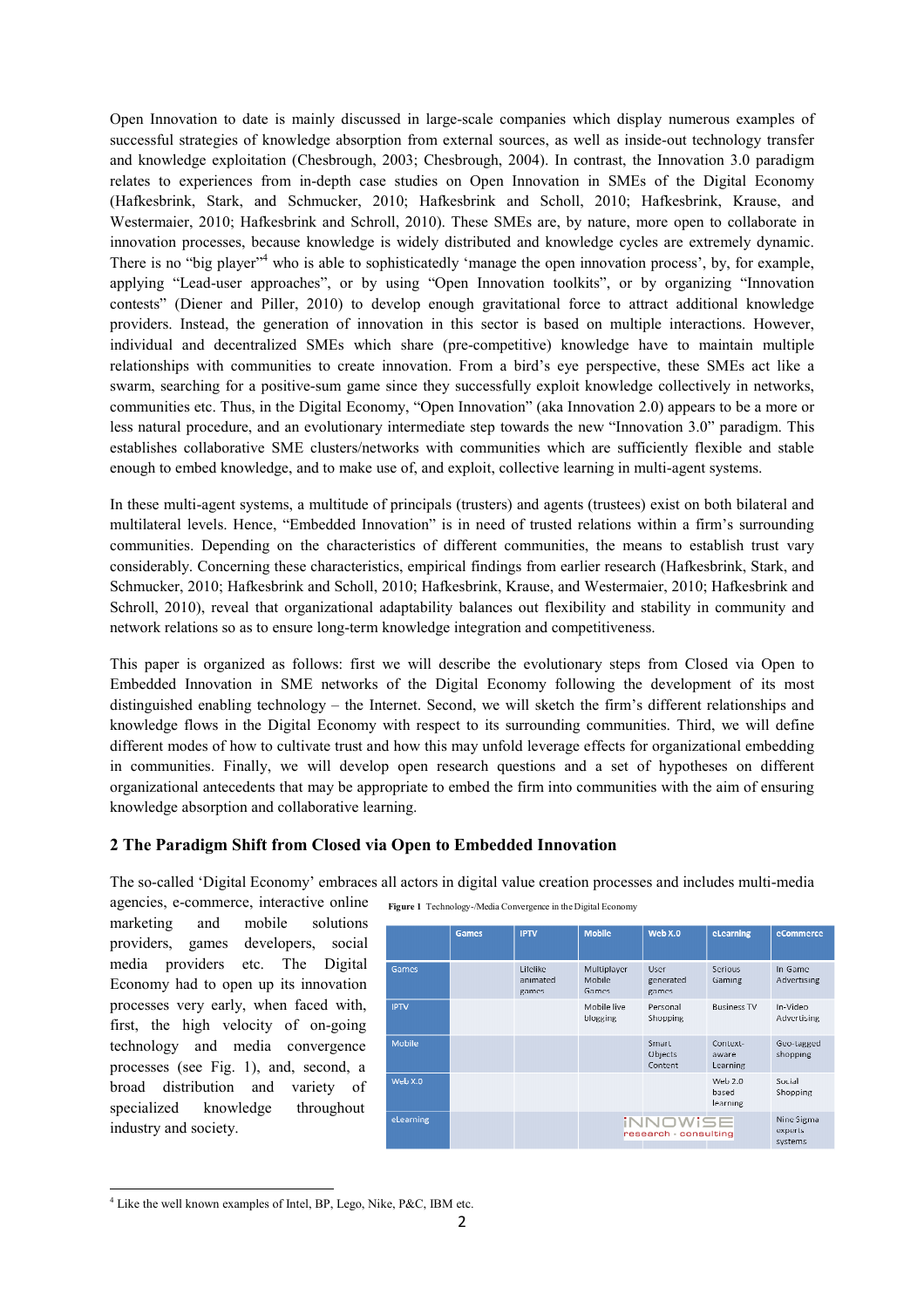The main enabling technology for the Digital Economy is the Internet (see Fig. 2<sup>5</sup>). From 1990 onwards, based on *Web 1.0*, new digital services were developed as industry discovered the Internet to be primarily an additional resource for providing marketing information (as an "information web"). Later the first ecommerce business models introduced interaction and transaction into the Web ("transaction web"). The main properties of Web 1.0 were initially static -- and later -- dynamic information. The prevailing innovation paradigm was *"Closed Innovation 1.0"* based on an internal accumulation of certain IT, media and ecommerce competences, protection of *IPR* (Intellectual Property Rights (IPR)), and formal/explicit contracts such as *DA*s (Non-Disclosure Agreements (NDAs).

With the emergence of Web 2.0 in 2004, a *"collaborative turn"* occurred with new, interactive web-based tools that facilitated collaboration with end-consumers (B2C), between end-consumers (C2C), and in business-tobusiness (B2B) contexts. Since then *'Open Innovation 2.0'*, has been on the agenda, with specific characteristics in the Digital Economy complementing the old Innovation 1.0 paradigm.





**social inclusion and participation**

Figure 3 demonstrates that *Open Innovation 2.0* in the Digital Economy can be described with respect to, (a) the main product/technology related characteristics (which we call "Open Technology" and "Open Content") and, (b) two generic principles to boost innovation ("Top-down" and "Bottom-up"). This yields four quadrants, for each of which we will illustrate certain Digital Economy Open Innovation activities.

One type of Open Innovation process that starts from scratch, is predominantly *"Bottom-Up"* oriented. Here we find, for example, a starter-kernel or a common programming context (e.g. tools, languages, environments, goals, etc), but no pre-defined common project, common goal or common organizational context of production. *"*Open Source Software*"* (OSS) Innovation is probably the best known Open Innovation process that has been running successfully for many years (e.g. LINUX). Other Open Innovation processes have a decisive common project context, a centralized authority with control over the code base, and are typically organized in star-

 $\overline{a}$ 5 *Italized terms* serve as a comment to the following Figures.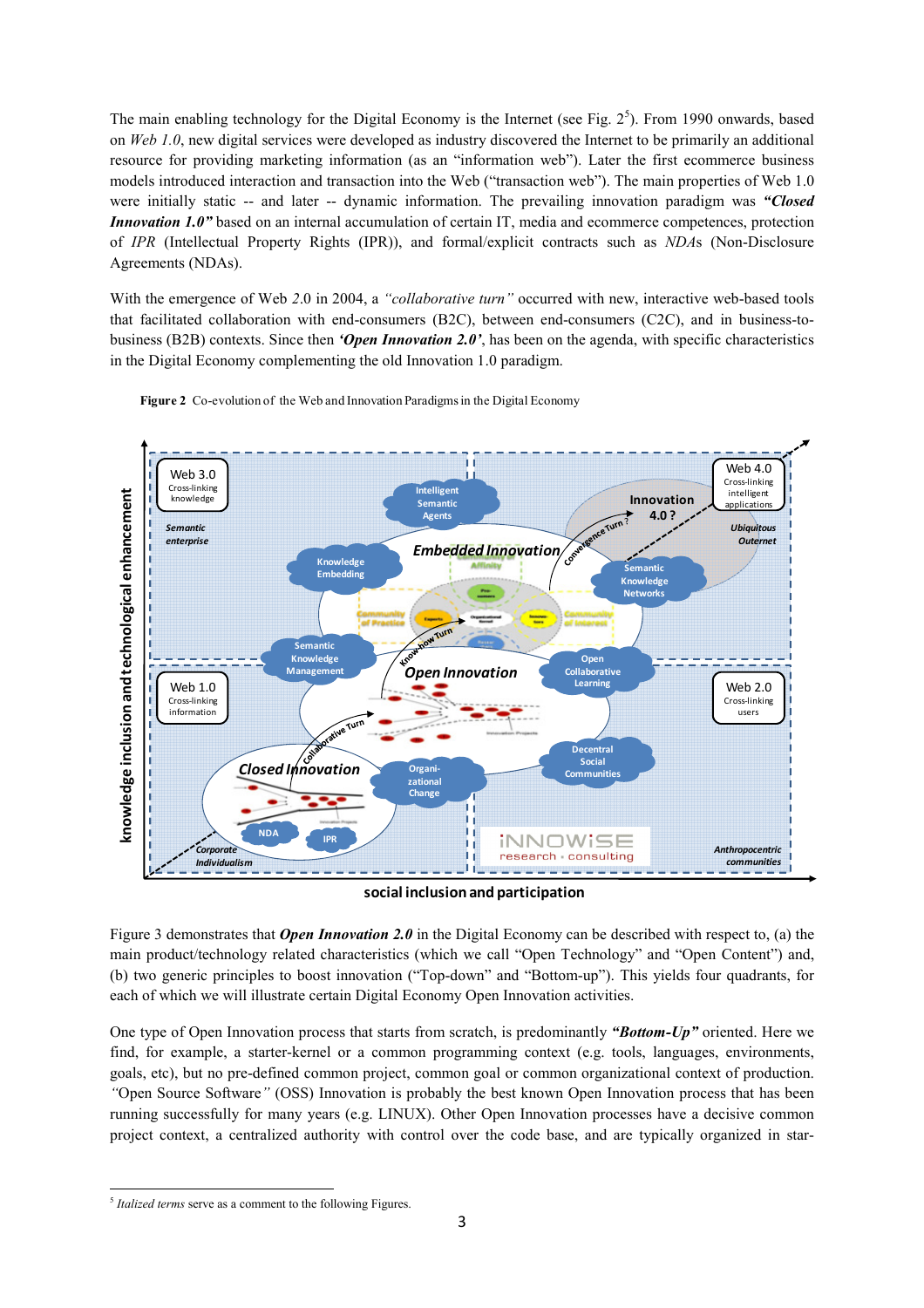shaped networks with developers only communicating to one central hub. These collaborative development communities are more or less organized in a *"Top-Down"* manner with a specific, e.g. programming, goal.

The main characteristic of OSS is that it aims towards an *"Open Technology Innovation"*. We will define this as a technological development, in which collaboration is more or less open to all, and the innovative source technology is shared, licensed etc. between stakeholders to develop software programs or applications for different fields. *"Open Content Innovation"* is more an application of technology, e.g. to enable and stimulate collaborative innovation and open business models that, amongst other things, allow for crowd-sourcing in different application fields, such as social software applications like Web 2.0 platforms. Wikipedia, which itself is an Open Content Innovation, defines this term as "…any kind of creative work, or content, published in a format that explicitly allows copying and modifying of its information by anyone, not exclusively by a closed organization, firm or individual."<sup>6</sup> Social networking



**Figure 3** Open Innovation facets in the Digital Economy

websites (like Facebook, MySpace) were initially examples of Open Content projects, since they allow users to share their information with each other and through other websites.<sup>7</sup> While these platforms are organized on a more or less bottom-up basis, there are also social networking sites that comprise more top-down elements like LinkedIn and Xing -- the former being more platforms to maintain circles of friends, the latter being more platforms to organize business networks.

While Web 1.0 more or less **cross-linked information** and concentrated on *"corporate individualism"*, Web 2.0 (the 'Collaboration Web') **cross-links users**, promotes *social inclusion and participation* (see the horizontal axis in Fig. 2) and has an *anthropocentric* nature. It strongly supports one of the famous 95 theses of the early days of the Internet's Cluetrain Manifesto<sup>8</sup> that "markets are conversations". *Decentralized social communities* emerged that already turned some conventional marketing strategies and business models upside-down. On the one hand, firms had to listen to the voice of their clients more intensively. On the other hand, they began to make use of their complaints, ideas etc. to improve products and services. The term 'crowd-sourcing' was born, one of the essential ingredients of 'Open Innovation'.

In contrast to the anthropocentric nature of Web 2.0, a more techno-centric matter additionally drives the innovation landscape of the Digital Economy (see again Fig. 2), the so-called "Semantic Technologies" (Stark, Schroll, and Hafkesbrink, 2010). Web 3.0 (the "Semantic Web") is based on the attempt to capture the meaning (semantics) of information and to **cross-link knowledge** by using so called meta-data (*context-data*) making it possible for the Web to "understand" and satisfy the requests of people and machines to use its content<sup>9</sup> (see Stark, Schroll, and Hafkesbrink, 2010). Semantic Technologies are the most prominent enablers for the transition from data and information to knowledge.

 $\overline{a}$ 

Source: Hafkesbrink and Schroll 2010

<sup>6</sup> See 'Open Content'. In: Wikipedia, the free encyclopedia.

<sup>&</sup>lt;sup>7</sup> Behind these networks one also finds Developer Platforms (like the MySpace Developer platform) that support the development of applications based on, e.g. the "OpenSocial model", by providing a standard set of open source APIs that allow developers to build applications that work with any OpenSocial-enabled Web site. These APIs enable social networking Web sites, such as MySpace, to share their social data across the Web. See http://wiki.developer.myspace.com/index.php?title=Category:OpenSocial

<sup>8</sup> See http://www.cluetrain.de

<sup>9</sup> See 'Semantic Web'. In: Wikipedia, the free encyclopedia.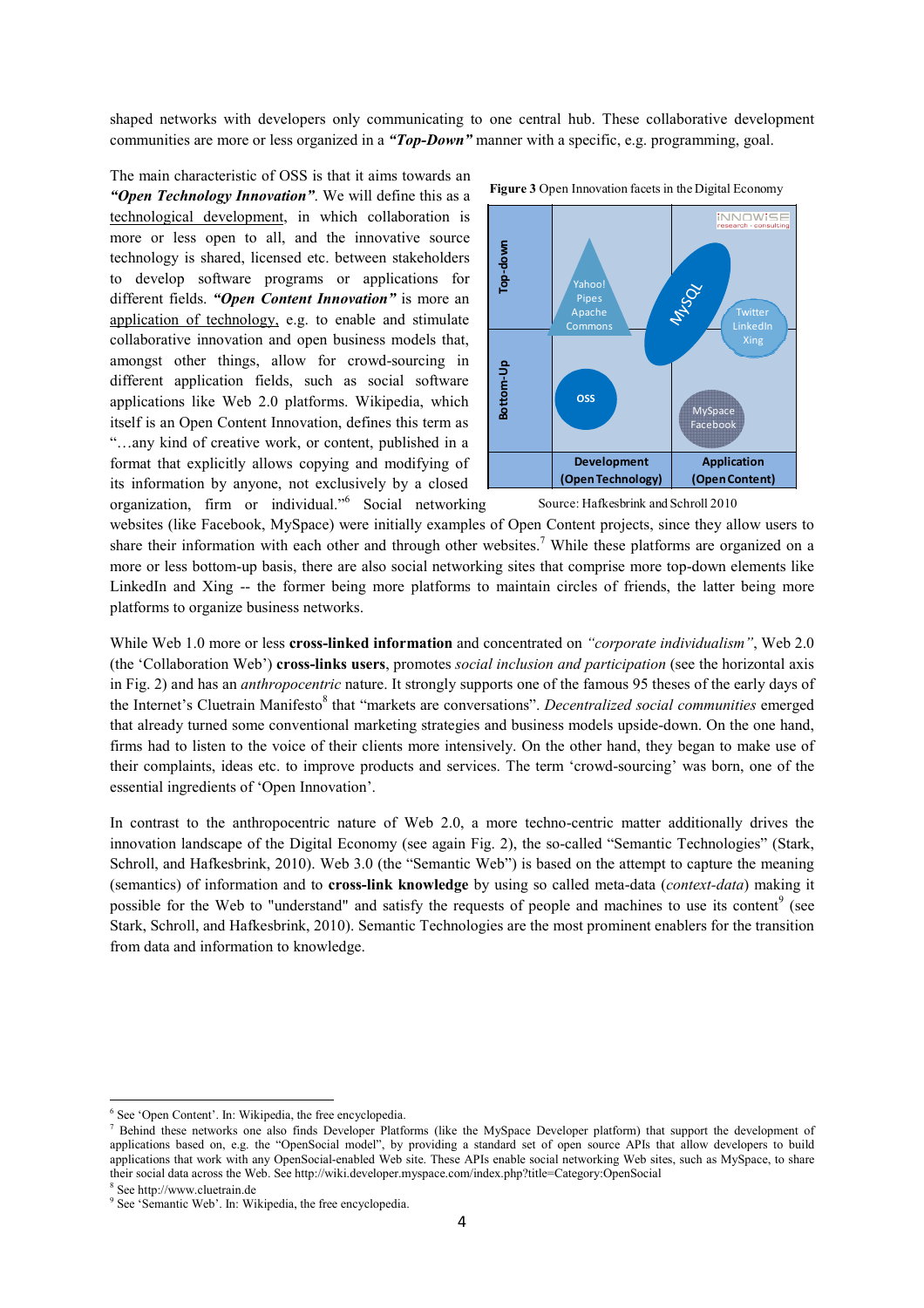

**Figure 4** Evolution from characters to sovereignty: the up- and downstream artefacts of knowledge

Source: inspired by Auer-Consulting (n.d.)

When we talk about *"knowledge inclusion and technology enhancement"* (see the vertical axis in Fig. 2) as drivers of the Digital Economy's innovation landscape, we have to consider first the evolutionary steps of semantic enrichment and valorization (see Fig. 4). By using sophisticated knowledge representation, annotation and management technologies, the Semantic Web facilitates:

- the selection of *data* and *information* on a specific subject (by increasing the efficiency and effectiveness of selective searches) for recognition purposes. 'What do I need to recognize?', is the background question that must be asked here;
- the absorption of *knowledge* and *know-how*, which includes context-related information and applicationoriented understanding of a specific subject. 'What specific information is valuable for my application context, and where can I apply it?'
- the exploitation of *expertise*, by establishing a *"Semantic Enterprise"*, which includes the advancement of exploiting hands-on *experiences* and *sovereign capabilities* for innovation. 'How do I manage accumulative semantic cognition and relevant know-how absorption to support innovation over time?'

Within this context, Web 3.0 will enable a better adoption of context-related information and application oriented knowledge (*know-how*). This technological enhancement will help to develop more targeted innovation related expertise and improve the *competence management* necessary for innovation (Hafkesbrink, Hoppe, and Schlichter, 2010). In future, Web 3.0 may be supported by "Semantic Agents" that help knowledge workers to better find tailored information in the billions of repositories of the Internet.

The next evolutionary step in Web development (again see Fig. 2) already becomes apparent when observing the technological and business model trends of the so-called "Outernet" (http://www.trendone.de/outernet.pdf). Innovation 4.0 will further leverage the convergence between technologies and will bring the Internet into the real world (Internet of Services; Internet of Things (Stark, Schroll, and Hafkesbrink, 2010)). We call this *"Convergence Turn"* , since technologies, the media, markets and actors' configurations will fuse together beyond the already fuzzy sector boundaries of the Digital Economy, and thereby integrate most parts of the conventional "Analogous Industries". Thus Web 4.0 will **cross-link intelligent applications** with products, services, locations, etc. of the real world in transforming the Internet to – what we call – a *"Ubiquitous Outernet"*.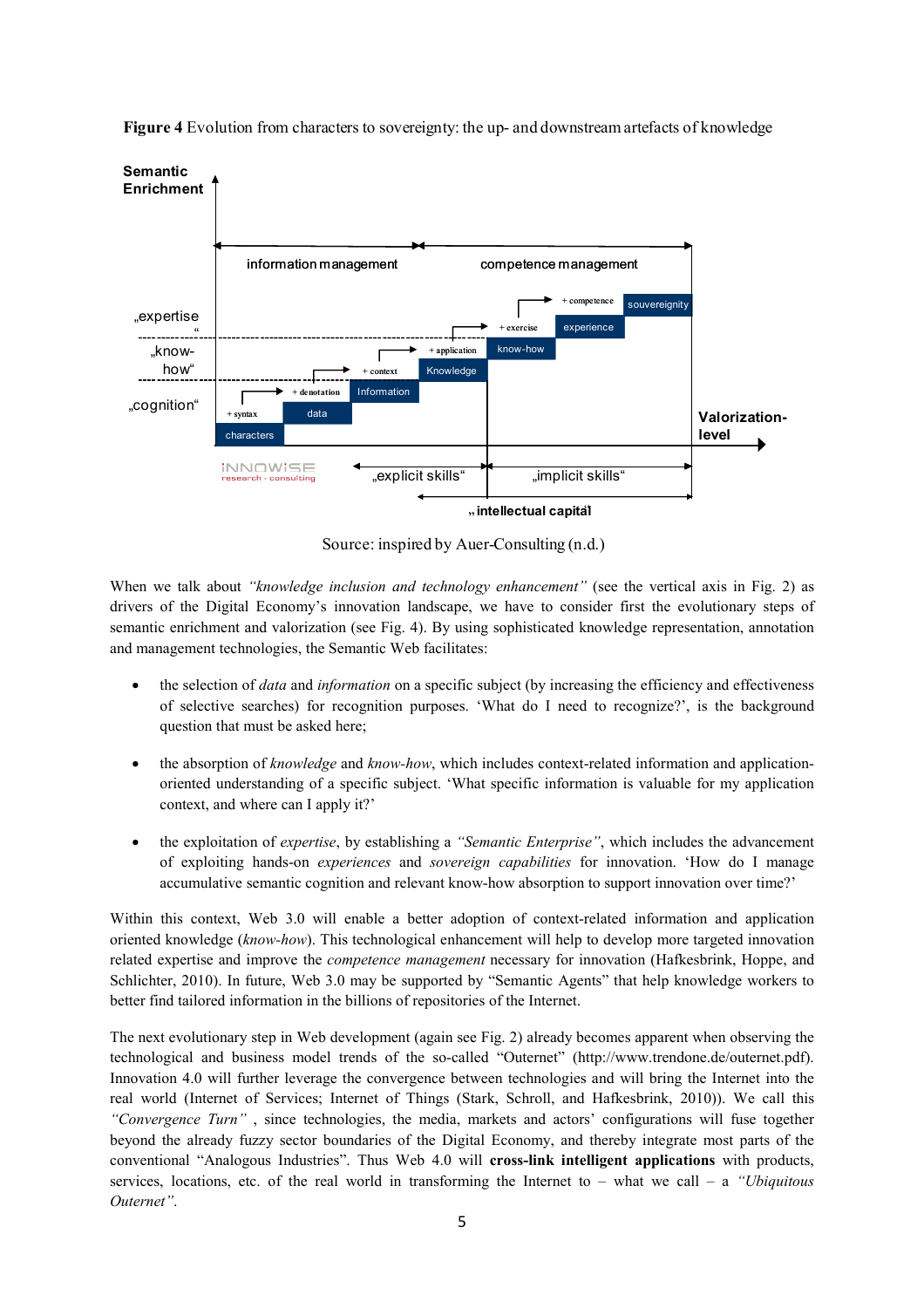### **3 Characteristics of Community Learning Processes for Innovation 3.0**

The *"Collaborative Turn"* from closed to open innovation (again see Fig. 2) will not be possible without *organizational change*. Organizational antecedents to enable Open Innovation have been investigated in-depth (Hafkesbrink, Stark, and Schmucker, 2010; Hafkesbrink and Scholl, 2010; Hafkesbrink, Krause, and Westermaier, 2010; Hafkesbrink and Schroll, 2010), and empirical findings from case-studies in the Digital Economy have shown that a set of specific pre-conditions in an organization's structure, processes and culture are conducive for 'Open Innovation' (defined as "organizational competences"; see Figure 5).

**Figure 5** Organizational Competences for Open Innovation



Source: Hafkesbrink and Schroll 2010

At the heart of Open Innovation is *"Open Collaborative Learning"*. This is an essential component of 'dynamic capabilities for organizational change', which we define as interleaved, entangled loops to acquire new knowledge, behaviors, skills, values or preferences within and between a minimum of two entities, i.e. persons or institutions, and which constitutes an on-going feedback mechanism between an open business case and its organizational consequences (Hafkesbrink and Scholl, 2010). At the same time, 'Open Collaborative Learning' marks the bridge to what we call *"Embedded Innovation"*.

We define "Embedded Innovation" (Innovation 3.0) as the fundamental ability of a firm to synchronize organizational structures, processes and culture with open collaborative learning processes in surrounding communities, networks and stakeholder groups so as to ensure the integration of different external and internal knowledge, i.e. competences or technological capabilities, and to exploit this knowledge to commercial ends.

With this definition of *"Embedded Innovation"* (Innovation 3.0), we extend the common definition of 'Open Innovation' (Lazzarotti and Manzin, 2009; Svensson and Eriksson, 2009) by introducing the notion of integrating the organization into communities to ensure knowledge absorption instead of just managing insideout and outside-in processes. The decisive difference between Innovation 3.0 and the Open Innovation paradigm is the new modeling of learning processes (see Fig. 6). This differentiates *Embedded Innovation* from its predecessors with respect to the transition from single-agent to multi-agent based innovation processes: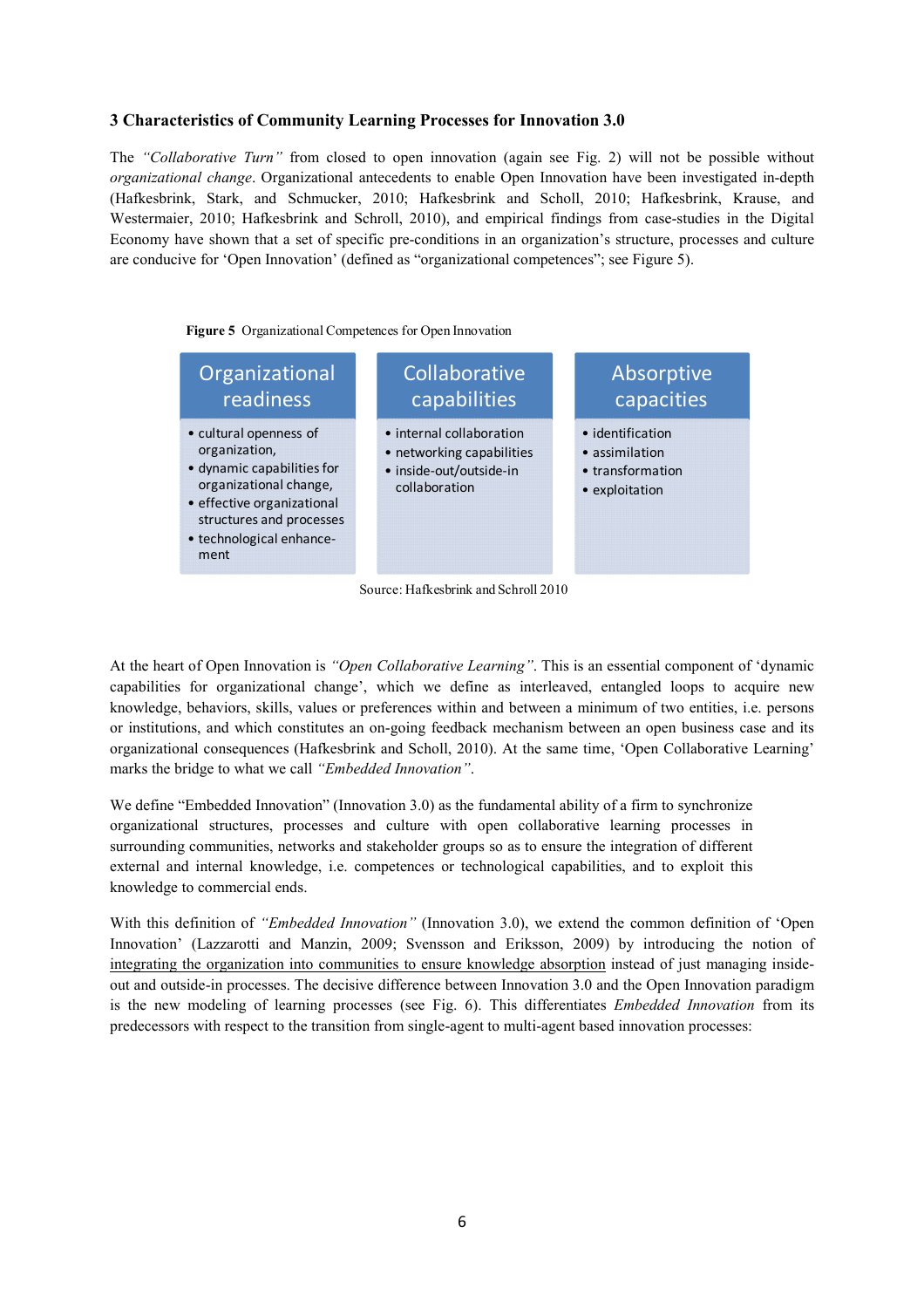

**Figure 6** Innovation 3.0: Collaborative Learning and Embedding into Communities

Source: inspired by Konstapel, H. (n.d.)

As already discussed, knowledge generation and knowledge flows in the Digital Economy are widely distributed throughout the entire innovation system. Corporate innovation and long-term competitiveness depend on the ability to integrate these knowledge flows into an organization. Knowledge generation usually takes place in different communities throughout the innovation system. Supported by new interactive Web 2.0 based tools, knowledge, behavioral attitudes, skills, values and/or preferences are articulated and shaped continuously as a result of human interaction, whether in a working or leisure context. We call this **'Community based learning'**, as the social interaction delivers a mutual progress in knowledge accumulation within the social community (Hafkesbrink and Scholl, 2010).

Four different archetypes are important for embedding the firm for a successful implementation of the Innovation 3.0 paradigm:

In *Communities of Affinity* (CoAs), cohesion between agents is motivated by a similar inherent attitude towards a firm's products and services. Consumers are typical members of these Communities, expressing their values and beliefs in social networks by giving feedback such as reviewing products, exchanging experiences about using the services, or chatting on social fora about related, even peripheral, matters. The new species of *"Prosumers"* are of special interest for an innovating firm, since these agents provide substantial contributions to alter or improve the firm's products and services. They *pro*duce and con*sume* at the same time. Thus, coproduction involves a continuous process of semi-automatic, seamless revising of resources through feedback. This mode of 'swarm intelligence' provides the ground for numerous ideas, both for incremental improvements in existing product/service portfolios and for new product and service development (NPSD) processes. Learning within the CoA is an intensive process. By using services and products, and by exchanging experiences, consumers and prosumers learn from interaction and can initiate collective learning through *Community Learning Cycles*. Since easy communication is enabled by digital connectivity, the magnitude of learning is theoretically endless and potentially global (Komoski, 2007). Modern fora or blogs in the Web 2.0 Internet are global operating platforms with contributions from all over the world. Knowledge generation in these social communities follows an exponential function creating a demand for, amongst other things, new evaluation methods for trend spotting (Harrer, Zeini, and Ziebarth, 2009). Learning in CoAs needs to be supported by the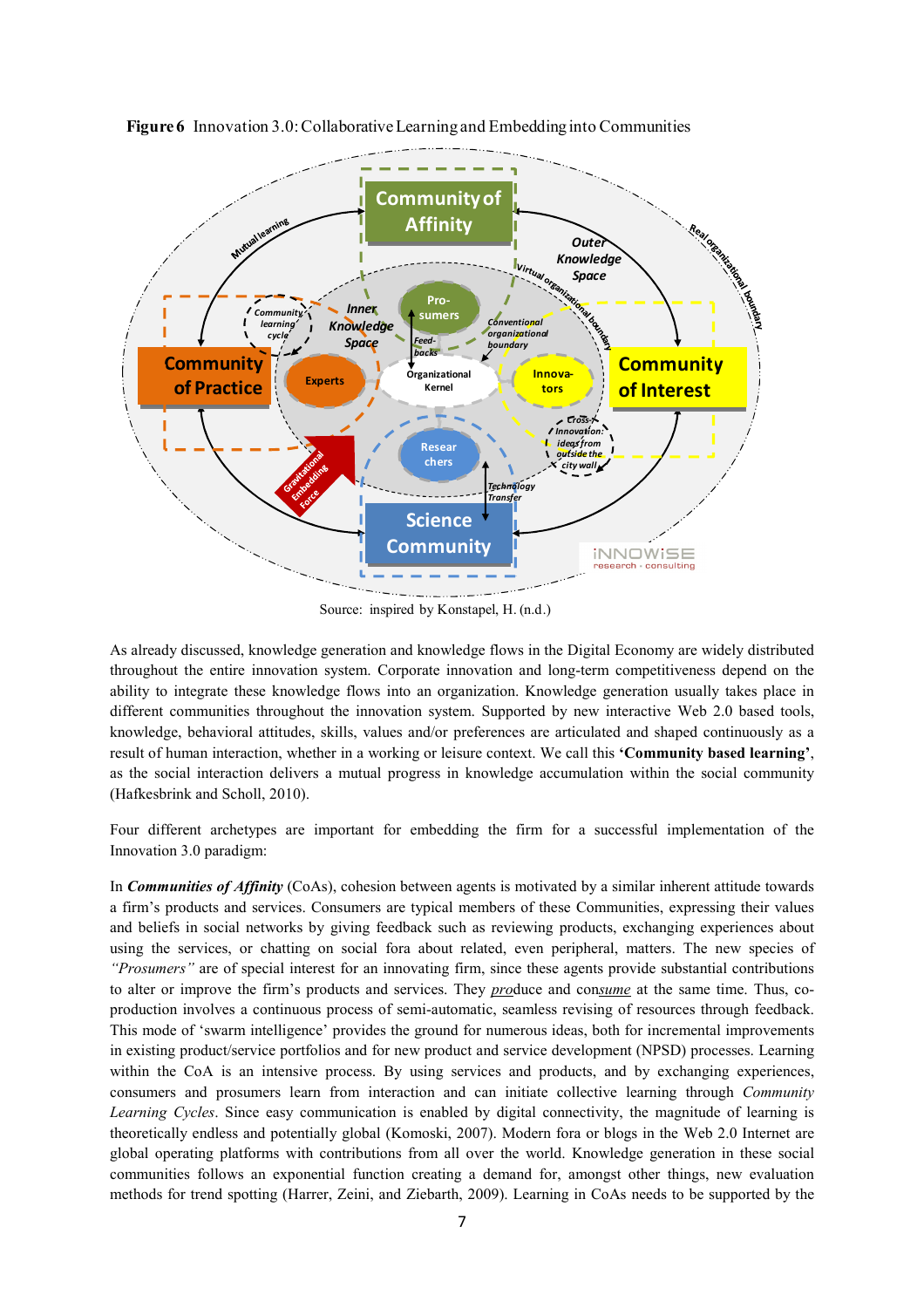use of interactive tools to maintain customer relationships, as well as the transition of customer contributions into the organization and into the innovation funnel.

*"Communities of Practice"* (CoPs) are pooled by agents having mutual interests in problem solving (Wenger, 1998). "CoPs consist of practitioners who work as a community in a certain domain undertaking similar work." (Fischer, 2001) The similarity of agents emerges because they are facing similar tasks. The agents are usually called *"Experts"*. They act in a more or less self-organized manner, and exchange knowledge, behavioral attitudes, skills, and values in ways similar to the already mentioned "*prosumers*", although their social background is different (Wenger, 1998). They:

- share historical roots
- have related enterprises
- serve a cause or belong to an institution
- face similar conditions
- have members in common
- share artefacts
- have geographical relations of proximity or interaction
- have overlapping styles or discourses
- compete for the same resources
- sustain mutual relationships harmonious or conflictual
- have an absence of introductory preambles, as if conversations and interactions were merely the continuation of an ongoing process
- can very quickly set up the discussion of a problem
- know what others know, what they can do, and how they can contribute to an enterprise
- have specific tools, representations, and other artefacts
- share a local lore, shared stories, inside jokes, jargon and shortcuts to communication as well as the ease of producing new ones (see Wenger, 1998, p. 127).

For firms, learning in, and from, CoPs is different from those learning in CoAs, since the anchor of exchanging knowledge, behavior, skills, values and/or preferences varies substantially, depending on the respective Community. Looking at the open innovation funnel (Hafkesbrink and Schroll, 2010), *prosumers* in CoAs usually play a decisive role downstream in giving feedback to products and services already placed on the market, and upstream in the design of new products and services (Piller, 2008) as a result of ideas coming from user panels, etc. The collaboration is narrow, less embedded, and more or less non-technical, but is nevertheless invaluable for marketing purposes in learning about the needs of the market. Thus, the gravitational force to be cultivated in order to attract *prosumers* in CoAs follows dedicated -- but easy to implement -- incentive-systems like a "reward for the best idea". Of course some *prosumers* may be 'experts' as they are specialists in a certain domain of interest for the firm. As such, experts probably play additional roles in CoPs as they are able to have more in-depth engagement in the new product and service development-process.

In CoPs the situation is different. Here we find technical experts who usually deliver substantial contributions (e.g. in software programming, ontology design etc.) that are based on specific expert communities, such as OpenSIM or OSS (see Fig. 2). A significant number of CoP agents are freelancers or consultants, and are selfemployed or partners/members of a micro-enterprise. In the Digital Economy, these freelancers play a decisive role in the innovation system, since they deliver indispensable complementary knowledge in innovation processes (Hafkesbrink, 2009). To attract freelancers, firms may use different incentive systems than in CoA relations, including flexible, temporary employment to maintain at least weak ties to (re-)activate relevant complementary knowledge when needed. As an act of embedding into CoPs, members of the firm are usually seconded as CoP agents or they act as CoP agents based on intrinsic motivation. In the latter case, knowledge - or even know-how and expertise -- (see Fig. 3 again) from CoPs for innovation is supposed to easily match with the internal competences of the firm, since the knowledge-bridge is based on inter-personal transfer. However, knowledge streams from CoPs are expected to be far more applicable to technical new product and service development steps than from CoA agents, since the level of resolution is more tailored to the level of innovation problems.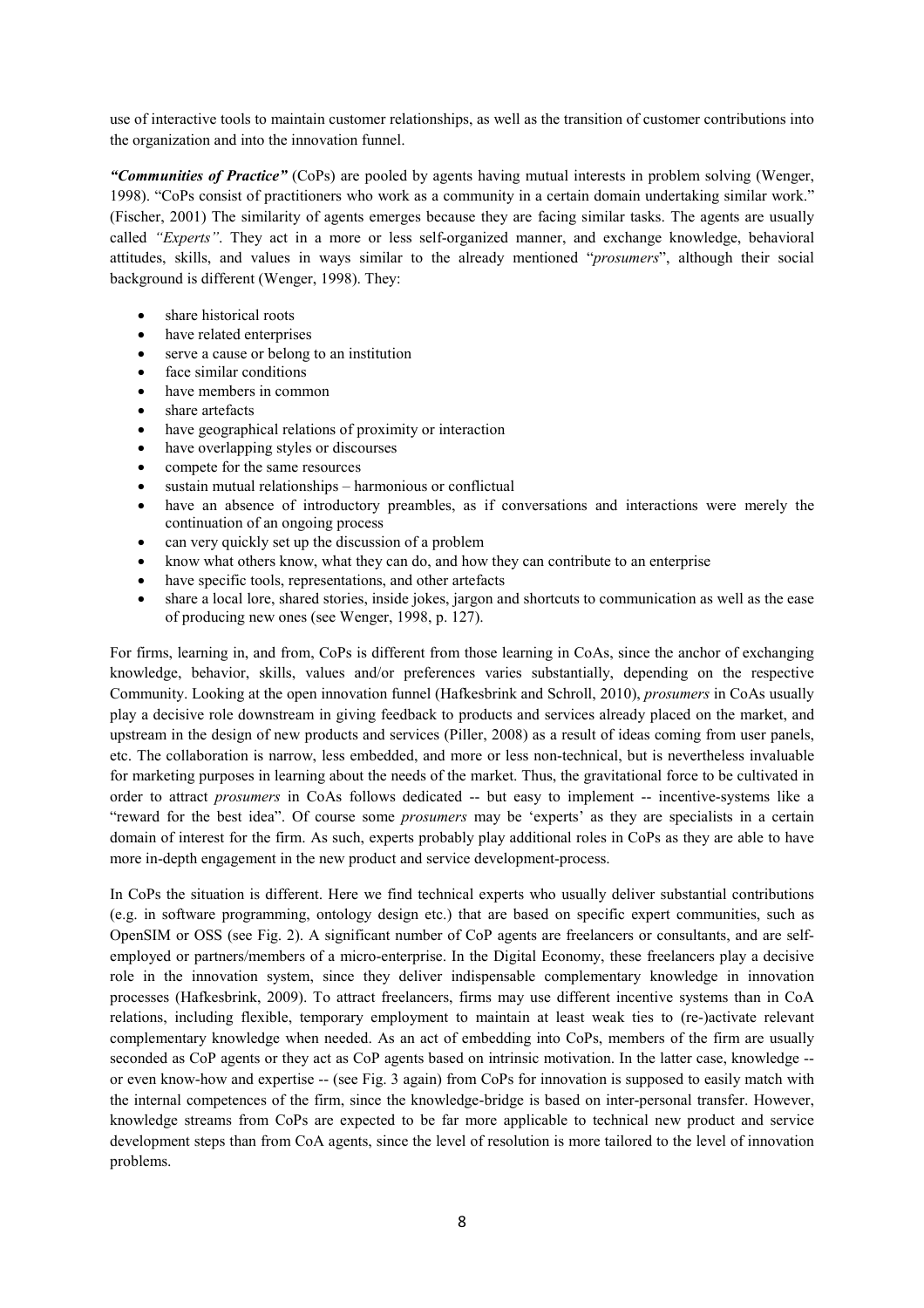In contrast to a CoP, members of *"Communities of Interest"* (CoIs) are under no compulsion to solve a common problem, although they may in practice do so. They have common interests, such as how to develop standards or how to innovate. "CoIs bring together stakeholders from different CoPs to solve a particular (design) problem of common concern. They can be thought of as "communities-of-communities"…or a community of representatives of communities. CoIs are characterized by their shared interest in the framing and resolution of a (design) problem. CoIs are often more temporary than CoPs: they come together in the context of a specific project, and dissolve after that project has ended. CoIs have great potential to be more innovative and more transformative than a single CoP if they can exploit the "symmetry of ignorance" as a source of collective creativity. Fundamental challenges facing CoIs are found in building a shared understanding of the task at hand, which often does not exist at the beginning, but evolves incrementally and collaboratively and emerges in people's minds and in external artifacts. Members of CoIs must learn to communicate with and learn from others…who have different perspectives and perhaps a different vocabulary for describing their ideas. Learning within CoIs is more complex and multi-faceted than *legitimate peripheral participation [...]* in CoPs, which assumes that there is a single knowledge system, in which newcomers move toward the center over time." (Fischer, 2001).

In the Digital Economy, CoIs are initiated especially by the sector's professional association, in Germany by the BVDW (Bundesverband Digitale Wirtschaft). The association is organized by different sector-specific CoIs which address innovation problems. Members of CoIs usually exchange experiences in a pre-competitive way. Knowledge that is generated in CoIs can usually be exploited for innovation purposes very effectively, since a lot of cross-fertilization takes place *('cross-innovation'* or: "innovations come from outside the city wall" (Fischer, 2001). Thus, learning in CoIs can be characterized as "learning from heterogenous experiences".

In *"Communities of Science"* (CoSs), reliable knowledge is expected to emerge continuously. "The scientific community consists of the total body of scientists, its relationships and interactions. It is normally divided into "sub-communities" each working on a particular field within science […] Membership of the community is generally, but not exclusively, a function of education, employment status and institutional affiliation"<sup>10</sup>. Knowledge generation usually follows the paradigm of "technology push", i.e. that inventions in the scientific community are pushed forward to business, subsequently leaving the commercial exploitation of inventions to firms (see Fig. 7).

Though the description of pitfalls and problems in technology transfer is endless (Krause, 2003), knowledge from CoSs is an increasingly important source for the development of innovative products and services for SMEs in the Digital Economy. In view of a multitude of technologies serving the digital infrastructure (telecommunication, media, IT, electronics etc.), and a complex melting and convergence process from vertical supply-chains to horizontal markets ( $TIME<sup>11</sup>$ -markets), knowledge streams from CoSs can offer SMEs manifold options to extend the upstream innovation process to technology knowledge sources (see Fig. 1). While the Digital Economy is at the heart of the melting process (see Fig. 7), CoSs have to ensure a steady knowledge flow along the upstream technology supply-chain to gain momentum in exploiting technology driven innovation more downstream on the TIME markets.

Thus, learning from CoSs may be characterized as "Learning from Technology Transfer". CoS-learning, however, follows different paths and rules compared to CoA-, CoP- and CoI-learning. While learning in CoAs and CoIs requires little structural organizational adaptation, learning in CoPs and CoSs needs a synchronization of processes, an integration in organizational structures, and a culture that fits with the CoP/CoS properties. However, the organizational adjustments for being embedded in CoSs need to overcome the semantic misfits between scientific results and SME requirements for applicable knowledge. These are deeply rooted in the following problems:

 $\overline{a}$ 

<sup>&</sup>lt;sup>10</sup>, Scientific Community'. In: Wikipedia, the free encyclopedia.

<sup>&</sup>lt;sup>11</sup> TIME = Telecommunication, Information, Media, Entertainment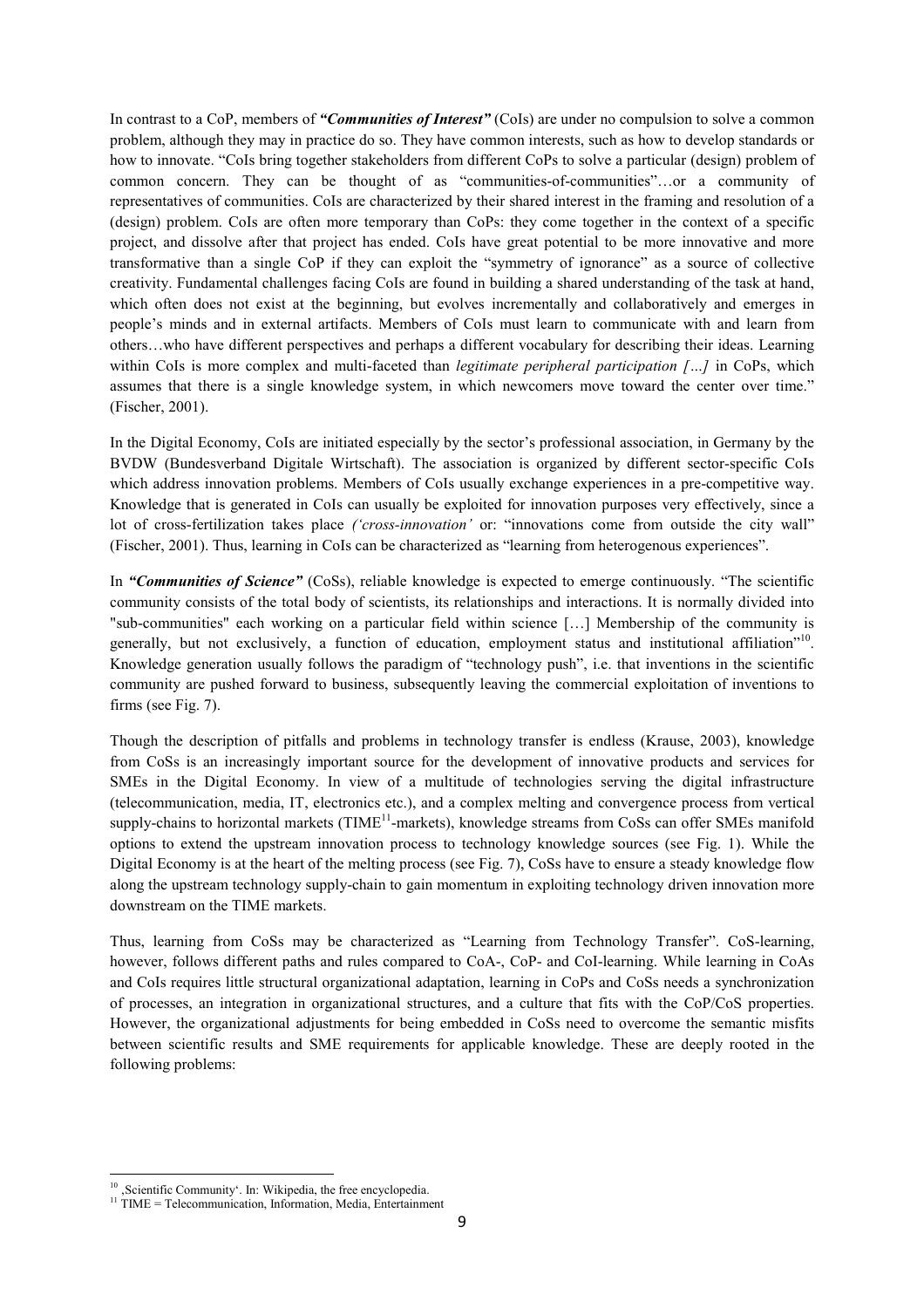- technology transfer is usually in the hands of people whose skills, knowledge and priorities are R&D and scientific perception, not business opportunities, product innovation and marketing etc.
- because of the need to invest time, personnel and money which they typically do not have -- SMEs are skeptical about adopting the results of R&D projects, and need practical advice to meet their operational needs.
- the lack of professionalism in disseminating R&D results to SMEs in a way that they can be easily read, understood and exploited.



**Figure 7** Knowledge flows from Science to Markets

Thus, learning in CoSs is – in contrast to learning in CoPs – usually an exhausting and troublesome exercise which needs specific organizational antecedents and personal competences to bridge the semantic gap between science and business, so as to transform scientific knowledge into applicable knowledge that can be exploited (Güttel and Konlechner, 2007). From experience, we may say that incoherent information search and exchange (e.g. browsing scientific papers, interacting in case of need) and occasional CoS-interaction (e.g. visiting conferences) will have little, if any, synergetic effect on innovation. On the other hand, joint R&D collaboration -- from small-scale heuristic trials via project-based collaboration to regular, routinised cooperation -- may raise a firm's intellectual capital significantly, and provide the ground for numerous product and service innovations.

## **4 The relevance of trust in Community relations and collaborative learning for innovation**

If we now shift the relationships between a firm and its surroundings in one of the four Communities described so far on a rather static level to the dynamic context of its social environment, we may experience additional reciprocal relationships between the different Communities (e.g. *'mutual learning'*) as there are heterarchical links based on agents acting therein (see above for the example between CoPs and CoIs). This introduces specific incentive mechanisms concerning the preconditions of embedding knowledge substantially into an SME's organizational structure and its processes. The main task within the management of this "multi-agent system" is how to develop a substantial amount of "*gravitational embedding force"* to significantly absorb and exploit knowledge for commercial ends (see again Fig. 2).

We will initially focus on the issue of *trust*. Based on the description of specific characteristics of relationships in the multi-agent system of learning loops (see again Fig. 6), we will elaborate on specific organizational antecedents designed to tailor and establish trust mechanisms to support efficient and effective collaborative learning and knowledge integration in the firm's organization.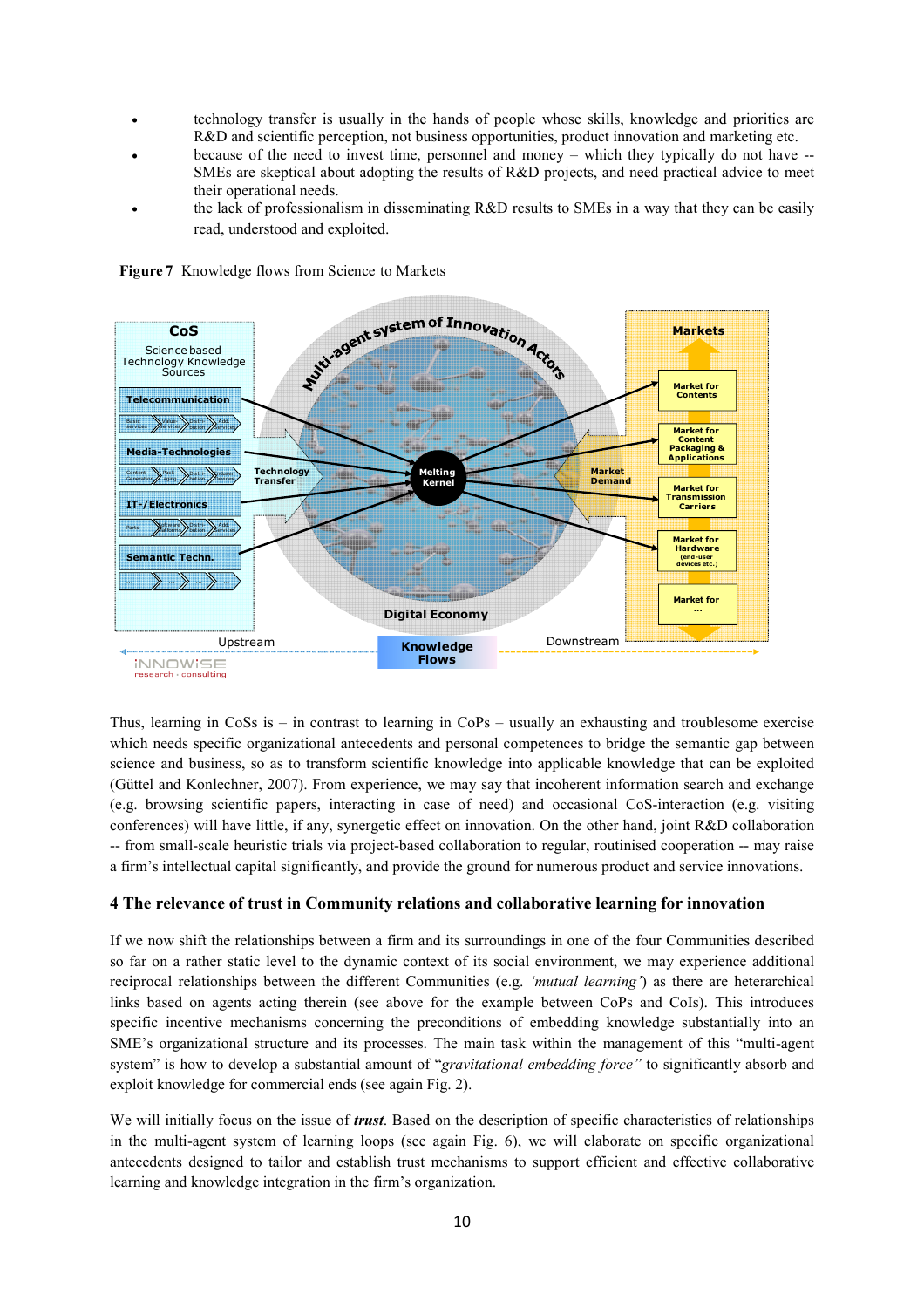Trust between organizations and their surrounding Communities can be described as a coordination mechanism to reduce uncertainty and risk in non-formal collaboration for innovation:

"Especially in innovation, firms need to be flexible and fast in their reaction to changes in markets and technologies. For this, they need to collaborate with others, to benefit from their resources, capabilities and knowledge. However, such collaboration brings risks. Especially in innovation there is too much uncertainty to manage risks completely by contract, monitoring and control and for this they need trust" (Nooteboom, 2006, p. 1).

Our hypothesis is that in the transition from *Closed Innovation* to *Open Innovation*, and even more to *Embedded Innovation*, a shift from explicit contracts (the predominant existence of formally written contracts like NDAs, IPR-agreements etc.) to implicit contracts<sup>12</sup> (agreed by non-verbal conduct, rather than by explicit words) is necessary to ensure effective knowledge exchange and transfer. Thus, the question is how can trust be managed in the new Innovation 3.0 paradigm to integrate an organization successfully into its respective Community in order to support knowledge integration? More specifically, is the organization able to establish a trusted collaboration with different Communities of knowledge? Is it able to do so given the specific characteristics where knowledge and information flows are guaranteed by an effective communication between those actors who will profit from the Community-based learning processes?<sup>13</sup>

For this to occur, adaptation, adjustment and "the definition of new organizational roles, reactive and pro-active measures in response or prior to changing environments" (Hafkesbrink and Scholl, 2010, p. 9) are necessary to develop a trustworthy relationship between the organization and the communities.

Interesting approaches towards a comprehensive understanding of trust in the Open Innovation context have been presented at the ISPIM Conference in Vienna (2009). Trust was introduced as having a *'crucial role for the composition of collaborations that are characterized by uncertainty and risk'* (Blomqvist, 2009). Other insights have been put forward, for example of '*trust as being the coordination mechanism in innovation networks where control and hierarchical governance structures are not leading to the desired innovation results'* (Gilbert, 2006). One important conclusion is the recapitulation that what is still missing is '*information for organizations on how to build governance structures to benefit from trust as coordination mechanisms in communities'*, especially *"the empirical research towards multi-level studies on trust and understanding the embeddedness of the relationships"* (Blomqvist, 2009). In view of knowledge-sharing, as discussed here, trust is an organizational mechanism that is "considered as one of the foundations of organizational competitive advantage" (Barney and Hansen in: Sydow, 2006, p. 377). As organizations are active actors that "play a crucial role in initiating, shaping, sustaining and changing trust in the process of interacting and associating with others" (Möllering, 2006, p. 79), they also have the opportunity to create trust as a linkage to communities. An approach towards this understanding will be made in ACHTINNO, the research on which this paper is based (see footnote 2). As ACHTINNO is still at an early phase, and empirical findings cannot yet be presented, we will outline some initial hypotheses that will be expanded and evaluated in the subsequent stages of the project.

In order to develop hypotheses on tools to support organizational adaptation towards integration in the Communities (= embedding), the different trust cultures within the respective Communities have to be considered. As members of Communities have different intentions and expectations on collaboration, one can assume that trust mechanisms differ in each Community due to both the characteristics of actors and to each specific Community culture (see Chapter 3). Given this, and also taking into account the set of differentiations found in the literature and research on trust (i.e. Möllering, 2006; Neuberger, 2006; Götz, 2006), our hypothesis is that the following trust cultures are important for a lively communication and knowledge production with the communities (see Fig. 6):

 $\overline{a}$ 

<sup>&</sup>lt;sup>12</sup> 'Implicit Contracts'. In: Wikipedia, the free encyclopedia.

<sup>&</sup>lt;sup>13</sup> For the specific learning processes in the communities for innovation see Chapter 3.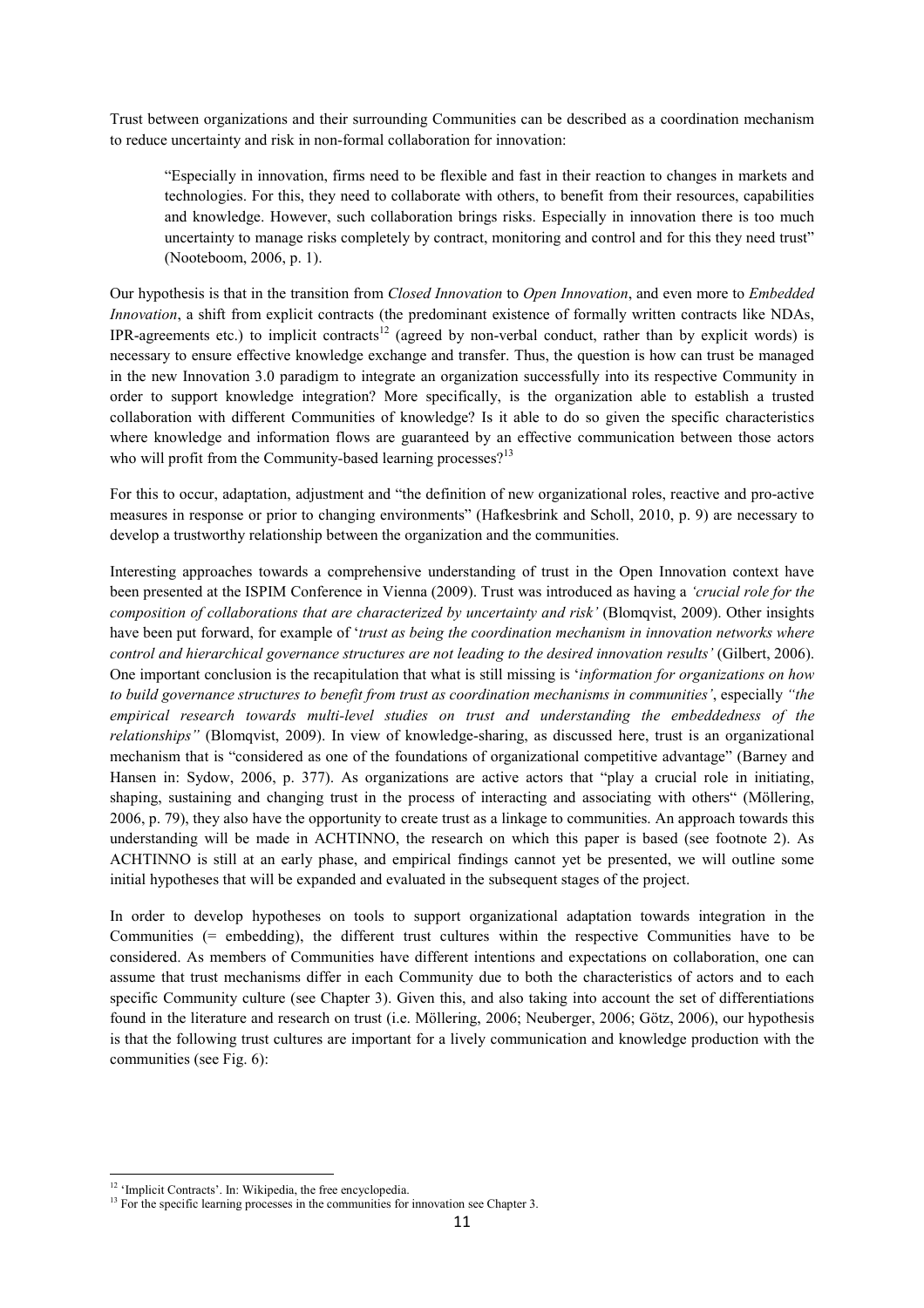| <b>Trust levers</b><br>for<br><b>Communities</b> | Identification<br>-based trust | Institutional-<br>based trust | Competence-<br>based trust | Process-based<br>trust | Calculus-<br>based trust | $\bullet \bullet \bullet$                 |
|--------------------------------------------------|--------------------------------|-------------------------------|----------------------------|------------------------|--------------------------|-------------------------------------------|
| Community of<br>Affinity                         | X                              |                               |                            | X                      |                          |                                           |
| Community of<br>Practice                         | X                              |                               | X                          | X                      |                          |                                           |
| Community of<br>Interest                         |                                | X                             | X                          |                        | X                        |                                           |
| Community of<br>Science                          |                                | X                             | X                          | X                      | X                        | $i \in \mathbb{N}$<br>research consulting |

**Figure 8** Trust levers for Communities

The trust mechanisms, as well as their relation to the respective Communities, can be described as follows:

- *Identification-based trust* (i.e. Lewicki & Bunker, 1996; Shapiro, Sheppard & Cheraskin, 1992) emerges in (basically, but not necessarily the long-term) interaction of agents with similar backgrounds who share the same intentions of collaboration. Identification-based trust supports links to CoA, because members of CoAs can identify with themselves and to each other based on their shared interest in giving information on products and services (see chapter 3). Also, links to CoPs can be supported by identification-based trust: knowledge exchange in CoPs is based on the shared social background of agents leading to identification with the community, since the CoP defines itself on shared intentions and the solution of similar tasks.
- *Institutional-based,* or system-based, *trust* (Möllering, 2006; Luhmann, 1973) refers to the trustworthiness of formal organizational or institutional structures as well as the reliability of the firm as a corporate agent (i.e. Loose and Sydow, 1997). The evolution of institutional-based trust is especially important for CoIs and CoSs, as they need reliable (formal) institutions for their learning processes, whether they be Web 2.0 collaboration tools or specified physical meeting-arenas to support the Community interactions.
- For our purpose, *Competence-based trust* has a double intention. First, it develops because information provided by community agents (both individual and corporate) is assessed as authentic and reliable since the actor is supposed to have relevant competence in this specified field. Second, trust in competences also comprises the ability of agents to "act according to agreements and expectations" (Nooteboom, 2006, p. 1). Without reliability of professional competences and the assigned responsibilities of agents in CoPs, CoIs and CoSs, learning processes would be ineffective since the information and knowledge provided would be subject to further (re)evaluation and cause additional control costs. Thus, the assured knowledge and information that is offered needs to be trusted, otherwise the use of control-mechanisms (i.e. the review of information) would advance the costs of cooperation and decelerate the innovation process.
- *Process-based trust* is usually based on long-term cooperation, past experiences and routine activities and structures in Communities (Zucker, 1986; Loose and Sydow 1997). It supposes that the modes of cooperation, i.e. the information policy or the use of Web 2.0 tools developed over time, embeds trust into the *operational structure of collaborations*. In CoAs and CoPs, reliable processes of interaction are necessary to build knowledge on the basis of shared expectations. In CoAs the learning processes are based on conversations where *prosumers* share their values and beliefs. In CoPs, learning processes are based on shared expectations on how to solve problems. In CoSs, a shared understanding on how to cooperate and share knowledge is important to secure the interactions of different sub-Communities so as to achieve optimal knowledge output. In all the Communities mentioned, reliable modes of feedbacks are supportive to establish process-based trust.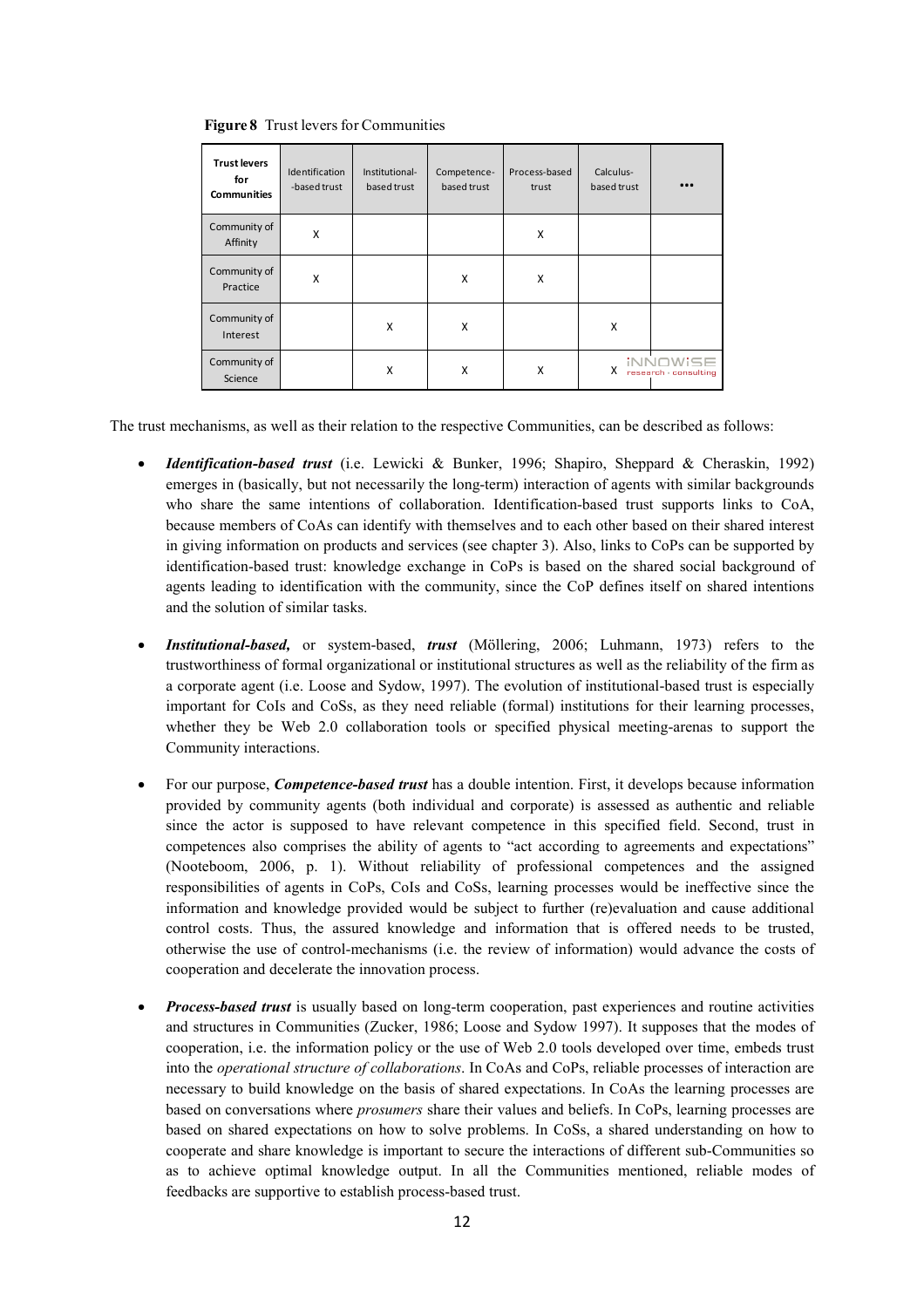• *Calculus-based trust* (i.e. Coleman, 1990; Nooteboom, 2002) is a mechanism based on rational choice, and depends on cost-benefit presumptions. Calculus-based trust is rational in the sense that everyone in the community depends on the knowledge and innovation outcomes. Negative impacts may arise if trust is abused i.e. by free-riding or other opportunistic behavior. Calculus-based trust can basically be assumed in CoIs, as there is a rational basis for cooperation: every agent wants to benefit from the aims of cooperation as they only come together for a specific project and separate after the project has ended. Also in CoSs calculus-based trust is an important mechanism to support the scientific learning processes.

To install mutual and collaborative learning the organization needs to be reliable according to the trust culture that its specific Community has developed (see Fig. 8). Looking again at Fig. 6, Innovation 3.0 apparently causes extensive challenges for "multi-agent" and "multi-level" learning processes. On the one hand, the organization has to adjust to different cultures prevailing in the different Communities. These cultures are the cumulative expression of views, attitudes, beliefs, and value-systems of the involved Community agents, as well as the ruling (informal) governance. On the other hand, the organization has to match the different levels of Community learning, i.e. within the Community and between Communities, since there is also mutual learning across different Communities as a result of interlocking memberships of individuals being experts, pro- or consumers and innovators at the same time.

The organizational antecedents and arrangements for successful trust management to support *Embedded Innovation* are shown in Fig 9:

| 98888888<br>8888888888888<br>888888888888<br>Levers to<br>cultivate<br>trust | X                   | X                             |                            | X                       |                                        |                         | Interaction arenas (e.g. institutionalized groups) | Infrastructure |                                   |
|------------------------------------------------------------------------------|---------------------|-------------------------------|----------------------------|-------------------------|----------------------------------------|-------------------------|----------------------------------------------------|----------------|-----------------------------------|
|                                                                              | X                   | X                             |                            | X                       |                                        |                         | Virtual collab. tools (e.g. computer-mediated)     |                |                                   |
|                                                                              | X                   |                               |                            |                         | X                                      |                         | Incentive Systems (e.g. Fame Mirrors)              |                |                                   |
|                                                                              | X                   |                               | X                          |                         |                                        |                         | Heterarchical membership of Individuals            |                |                                   |
|                                                                              |                     |                               | X                          |                         |                                        |                         | Transactive Knowledge Management System            |                | <b>Organizational antecedents</b> |
|                                                                              | X                   |                               | X                          |                         | X                                      |                         | Pro-active information policy                      | Policy         |                                   |
|                                                                              |                     |                               |                            |                         | X                                      |                         | Consistent IPR (disclosure) policy                 |                |                                   |
|                                                                              |                     |                               |                            | X                       | X                                      |                         | Coopetition Policy                                 |                |                                   |
|                                                                              |                     |                               | X                          |                         |                                        |                         | Autonomous Skunkwork                               |                |                                   |
|                                                                              | x                   |                               |                            | X                       |                                        |                         | Encounter daily routines                           |                |                                   |
|                                                                              | X                   | X                             |                            | X                       |                                        |                         | Common Language & Glossary                         | Culture        |                                   |
|                                                                              |                     |                               |                            |                         |                                        |                         |                                                    |                |                                   |
|                                                                              | Identifica-         |                               |                            |                         |                                        |                         | $\cdots$                                           |                |                                   |
|                                                                              | tion-based<br>trust | Institutional-<br>based trust | Competence-<br>based trust | Process-<br>based trust | Calculus-<br>based trust               |                         | Feedback on                                        |                |                                   |
| Community<br>of Affinity                                                     | X                   |                               |                            | X                       |                                        |                         | organizational                                     |                |                                   |
|                                                                              |                     |                               |                            |                         |                                        |                         | tools                                              |                |                                   |
| Community<br>of Practice                                                     | X                   |                               | X                          | X                       |                                        | Trust as the<br>link to | <b>Abbasa dhugud</b>                               |                |                                   |
|                                                                              |                     |                               |                            |                         |                                        | communities             |                                                    |                |                                   |
| Community                                                                    | X                   |                               | X                          |                         | X                                      |                         |                                                    |                |                                   |
| of Interest                                                                  |                     |                               |                            |                         |                                        |                         | iNNOWiSE                                           |                |                                   |
| Community<br>of Science                                                      |                     | X                             | X                          | X                       | $\left\langle \mathbf{x}\right\rangle$ |                         | research consulting                                |                |                                   |
|                                                                              |                     |                               |                            |                         |                                        |                         |                                                    |                |                                   |

**Figure 9** Hypotheses on organizational antecedents to lever trust and links to communities

Figure 9 shows the trust mechanisms and their links to the different Communities. It also advances hypotheses on a portfolio of organizational antecedents in the areas of infrastructure, policy and culture (Hafkesbrink and Scholl, 2010), that reveal leverage effects which support the cultivation of trust in Innovation 3.0. As we are describing a dynamic model, the Communities also give feedback on their trust culture which causes adjustments in organizational antecedents.

## **5 Hypotheses and Research Questions**

From Fig. 9, a set of open research questions become apparent. These will be presented as hypotheses concerning the relationships between organizational antecedents, trust mechanisms and their target Communities.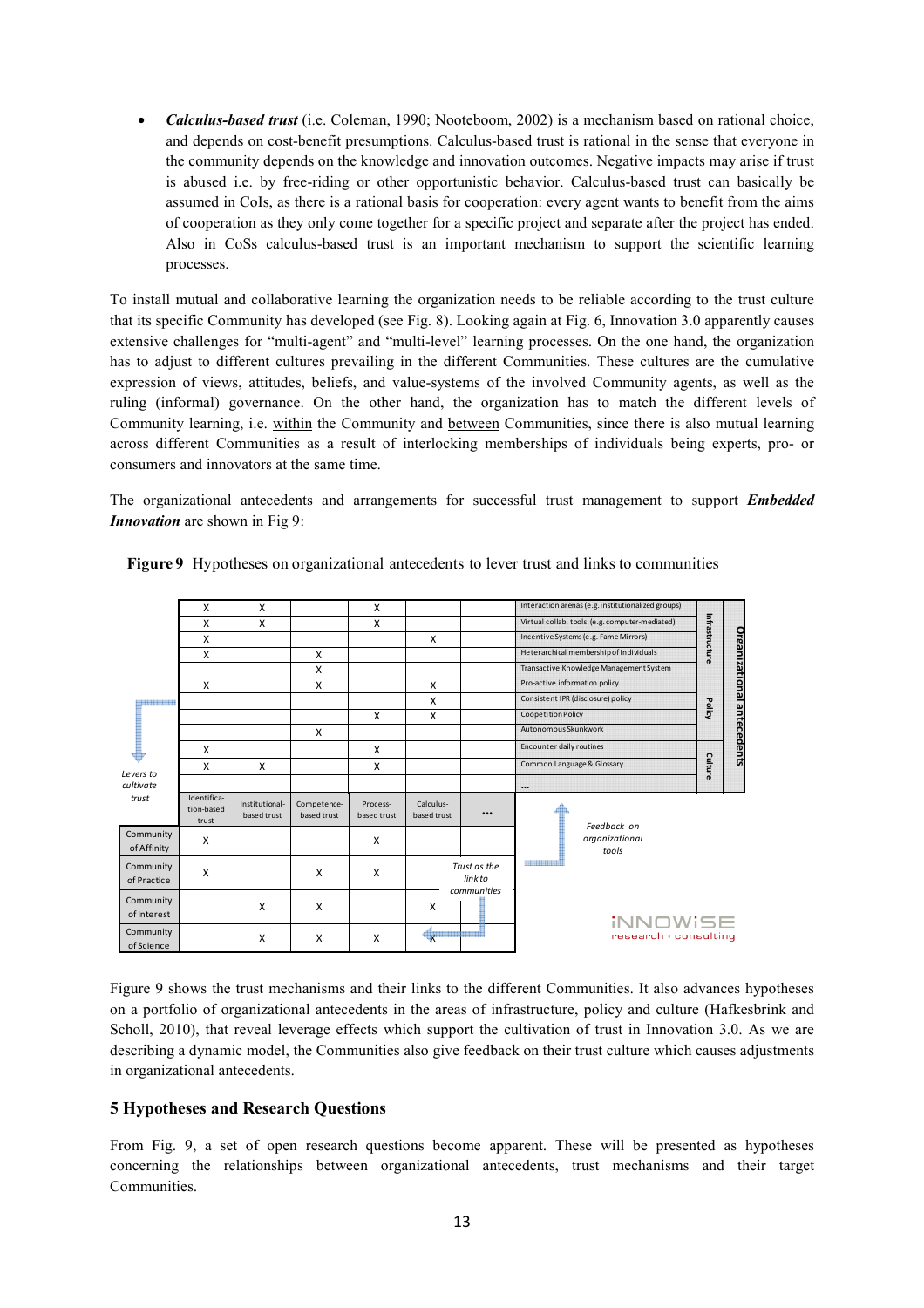#### *Infrastructure*

*Hypothesis 1: Organizational embeddedness in Communities is supported by introducing reliable interaction arenas (i.e. personal workgroups) or virtual collaboration tools where Communities and organizations can constitute shared routines and structures. By offering an arena (e.g. to communicate the aims of cooperation), process-based trust can be established. These organizational antecedents offer a framework for identification-, institutional- and process-based trust. If the collaboration spaces are devoted to "precompetitive" issues, even competitors can get in contact with each other. In such a case, trust is the result of a (possibly long-term) cooperation which is supported via real or virtual interaction spaces that help to build expectations concerning the transaction partners.* 

*Hypothesis 2: Knowledge-sharing processes in Communities can be supported by providing incentives to strengthen the commitment of Community agents. One example is 'Fame mirrors' (Groh, Brocco, and Asikin, 2010) that stimulates participation by boosting the intrinsic motivation of community agents. Other examples are grants and prices to stimulate ideation processes etc. With these, the organization supports calculus- and identification-based trust.* 

*Hypothesis 3: The appearance of a corporate actor in different Communities has to follow the lines of transparency and consistency. Thus, heterarchical membership of individual agents in different Communities is an important organizational anchor to establish reliability. With active participation in the Communities, the actors support information- and knowledge-flows into the organization. Also, knowledge flows from mutual learning processes between communities into the organization may be supported. A well established transactive knowledge management system (knowing who knows what in the community) will intensify the perception of competence-based trust.* 

### *Policy*

*Hypothesis 4: Knowledge and information on members in Communities is an important aspect to motivate individual and corporate participation (see e.g. Hafkesbrink et al, 2003). By showing organizational transparency (for example, on the aims of cooperation, on the organization's mission statement, etc) via proactive information policy, trusted links to the Community can be stabilized. This supports identificationbased trust. In combination with a consistent (non-) disclosure policy that shows the degree of an organizations´ openness in terms of competencies, research results and aims of collaboration, identificationbased, competence-based and calculus-based trust may be strengthened.* 

*Hypothesis 5: Because of its ability to share knowledge and information (even with competitors), cooperation between competitors ("Coopetition") may stabilize the perception of trustworthiness of the organization. Communication on aims and rules for cooperation between competing firms constitutes calculus-based trust. If this is spread e.g. by word of mouth, it may strengthen also process-based trust.* 

*Hypothesis 6: There are problems in defining restrictions on decision scopes for participating agents so that they may be recognized as reliable partners in Communities. Perceived reliability in competences will rise if there is a satisfactory correspondence between programmatic statements and related action in a Community working context. Thus, 'skunk workers' -- who face few hierarchical controls or restrictions, and who work on an autonomous basis with high levels of responsibility -- can support knowledge flows in Communities and integrate the necessary knowledge into the organization. To link to communities via skunk workers, the organization needs to have slack resources and be able to react to information flows.*

#### *Culture*

*Hypothesis 7: Within Communities, the establishment of daily routines, as well as the use of a common language, and, for example, a glossary within communities may enforce identification-based, institutionalbased and process-based trust. Routines and shared expectations towards communication help to build a shared identity and stability in the processes of cooperation, as well as promoting stable institutional arrangements.*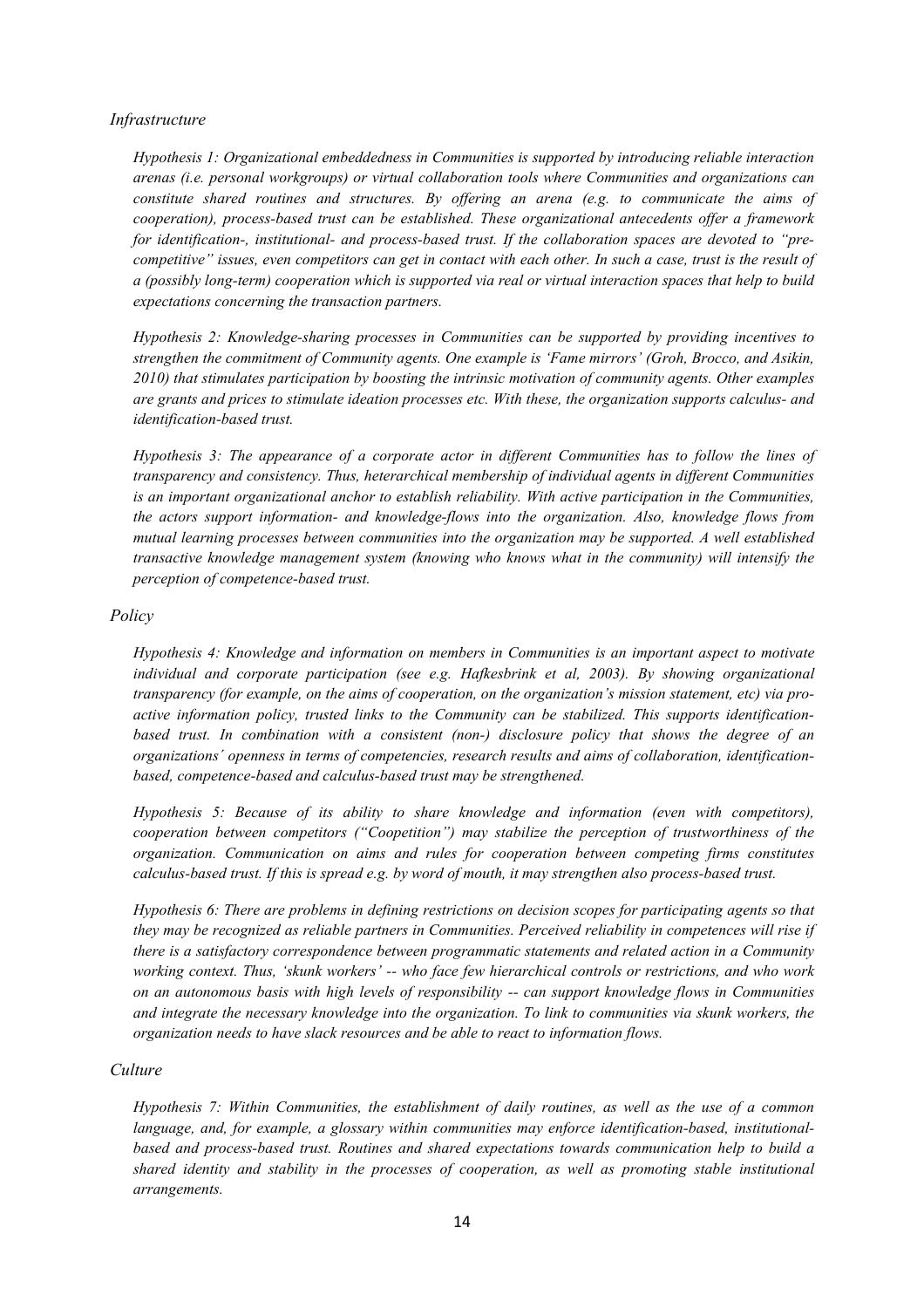#### *Conclusion*

The hypotheses show some general ideas for trust management in Innovation 3.0 processes. However, SMEs have to consider "community orchestration" in a way that the organization cannot "manage" the collaboration processes hierarchically: "the traditional forms of (top down) management (where one alternative can be relatively easily chosen over another) may be poorly applicable in relation to innovation networks, and instead, orchestration may provide the necessary tools" (Hurmellina-Laukkanen, 2009).

To conclude, different trust cultures influence the application of governance mechanisms and orchestration modes (Hurmellina-Laukkanen, 2009) between organizations and their surrounding Communities. A linkage of the organizational with the Communities´ trust culture, via appropriate organizational antecedent, is necessary to generate the desired "gravitational embedding force" for the organization to attract knowledge. Thus, building a framework embracing trust mechanisms supported by formal and informal institutional arrangements, advances the stability of knowledge transfer and collaborative learning between the organization and the Communities. However, trust cannot be managed top-down in a direct way. But by establishing reliable preconditions for the Communities (Neuberger, 2006), trust can grow and stabilize Community links.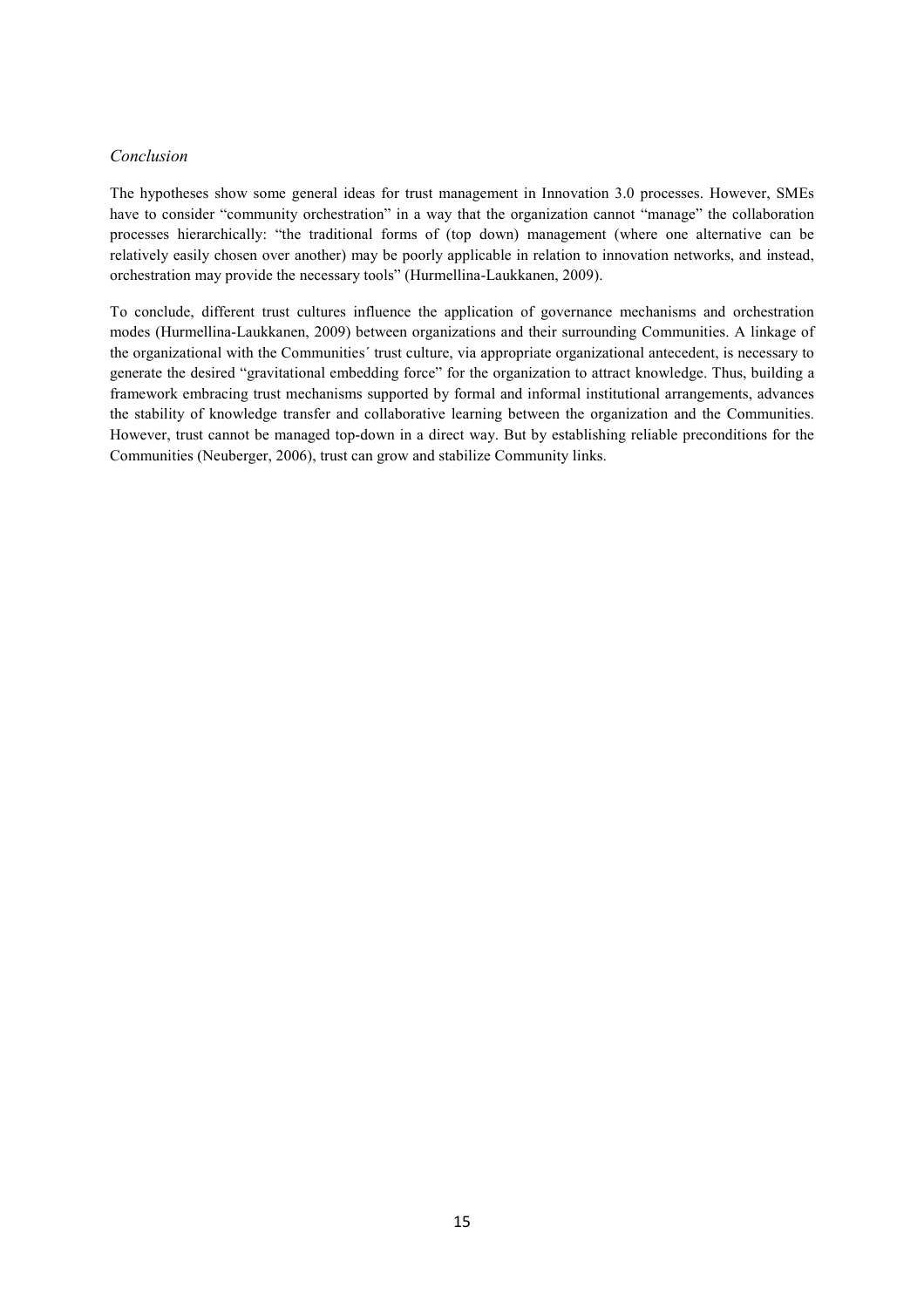#### **6 References**

- 1. Auer Consulting (n.d.): 'Die erweiterte Wissenstreppe'. Retrieved April 20, 2010, from http://blog.wissenswerk.biz/?p=515.
- 2. Blomqvist, K. 2009: 'Role, nature and evolution of trust in innovation ecosystems'. Proceedings of the XX ISPIM Conference. Huizingh K.R.E., Conn S., Torkkeli M. and Bitran I. (Eds.), Vienna, Austria, 21-24 June 2009.
- 3. Chesbrough, H. 2003: 'Open Innovation: the new imperative for creating and profiting from technology', (Harvard Business School Press). See also www.exnovate.org with numerous examples in large-scale companies.
- 4. Chesbrough, H. 2004: 'Managing open innovation' in: Research Technology Management, Vol. 47 (2004), Nr. 1.
- 5. Coleman, J. 1991: Grundlagen der Sozialtheorie. Band 1: Handlungen und Handlungssysteme (München: R. Oldenbourg).
- 6. Diener, K. and Piller, F. 2010: 'The Market for Open Innovation: Increasing the efficiency and effectiveness of the innovation process'. http://www.lulu.com/product/6149440/.
- 7. Fischer, G. 2001: 'Communities of Interest: Learning through the Interaction of Multiple Knowledge Systems'. Proceedings of the 24th IRIS Conference (eds: Bjornestad, S., Moe, R., Morch, A., Opdahl, A.), August 2001, Ulvik, Department of Information Science, Bergen, Norway, pp 1-14. http://l3d.cs.colorado.edu/~gerhard/papers/iris24.pdf.
- 8. Gilbert, D. U. 2006: 'Systemvertrauen in Unternehmensnetzwerken: Eine Positionsbestimmung aus strukturationstheoretischer Perspektive'. In: Götz, K. (Hg.) 2006: Vertrauen in Organisationen' (München & Mering: Rainer Hampp Verlag).
- 9. Götz, K. 2006: Vertrauen als funktionale Systemeigenschaft?' In: Götz, Klaus (Hg.) 2006: Vertrauen in Organisationen' (München & Mering: Rainer Hampp Verlag).
- 10. Groh, G., Brocco, M., and Asikin, Y.A. 2010: 'Contribution Awareness and Fame in Open Innovation Network's, in: Hafkesbrink, J., Hoppe, H.-U., and Schlichter, J. 2010: Competence Management for Open Innovation – Tools and IT-support to unlock the potential of Open Innovation, (Eul Verlag).
- 11. Güttel, W.H. and Konlechner, S.W. 2007: 'Dynamic Capabilities and the Ambidextrous Organization: Empirical Results from Research-intensive Firms'. http://www.synaxx.com/Referenced%20Material/ Guttel%20-SMS-2007-Dynamic%20Capabilities%20and%20Ambidexterity.pdf.
- 12. Hafkesbrink, J. 2009: Nachhaltige Arbeitsqualität als "Win-Win-Strategie" in Unternehmen der Wissensökonomie: Das Transaktionskostenkonzept in PRÄWIN am Beispiel der Kooperation mit Alleinselbstständigen', in: Evers, J., Hafkesbrink, J., Krause, M., Schmidt, S. (Hrsg.): 'Instrumente für nachhaltige Arbeitsqualität in der Wissensökonomie - Bestandsaufnahme und Bewertung', artec-paper Nr. 159, 2009. Download: http://www.praewin-projekt.de/resources/PR\$C3\$84WIN-artec-paper-159.pdf.
- 13. Hafkesbrink, J. and Scholl, H. 2010: 'Web 2.0 Learning- A Case Study on Organizational Competences in Open Content Innovation', in: Hafkesbrink, J., Hoppe, H.-U., and Schlichter, J. 2010: 'Competence Management for Open Innovation – Tools and IT-support to unlock the potential of Open Innovation' (Eul Verlag).
- 14. Hafkesbrink, J. and Schroll, M. 2010. 'Organizational Competences for Open Innovation in Small and Medium Sized Enterprises of the Digital Economy', in: Hafkesbrink, J., Hoppe, H.-U., and Schlichter, J. 2010: 'Competence Management for Open Innovation – Tools and IT-support to unlock the potential of Open Innovation' (Eul Verlag).
- 15. Hafkesbrink, J., Hoppe, H.-U., and Schlichter, J. 2010: 'Competence Management for Open Innovation – Tools and IT-Support to unlock the potential of Open Innovation' (EUL Verlag).
- 16. Hafkesbrink, J., Krause, D., and Westermaier, R. 2010: 'Old Wine in New Bottles? A Case Study on Organizational Antecedents for Open Innovation Management', in: Hafkesbrink, J., Hoppe, H.-U., and Schlichter, J. 2010: 'Competence Management for Open Innovation – Tools and IT-support to unlock the potential of Open Innovation' (Eul Verlag).
- 17. Hafkesbrink, J., Stark, A., and Schmucker, M. 2010: 'Controlled Opening in pro-active SME Innovation - a Case Study on an 'Open Innovation Audit' in the Digital Economy', in: Hafkesbrink, J, Hoppe, H.-U., and Schlichter, J. 2010: 'Competence Management for Open Innovation – Tools and ITsupport to unlock the potential of Open Innovation' (Eul Verlag).
- 18. Hafkesbrink, J.; Rebhan, A.; Schroll, M.; Schön, M.; Delahaye, F.; Hiessl, H.; Koth, C.; Kuntze, U.; Matuschewski, A.; Schünke; P.; Zoche, P. 2003: Abschlussbericht CuRa: 'Cooperation für umweltschonenden Ressourcenaustausch zur Nutzung von Kostenreduktionspotenzialen'. Ein Forschungsprojekt im Förderschwerpunkt "Modellprojekte für nachhaltiges Wirtschaften" gefördert vom Bundesministerium für Bildung und Forschung.
- 19. Harrer, A., Zeini, S, and Ziebarth, S. 2009: 'Integrated Representation and Visualisation of the Dynamics in Computer-mediated Social Networks'. Proceedings of the 2009 International Conference on Advances in Social Networks Analysis and Mining (ASONAM 2009), Athens, Greece, July 2009.